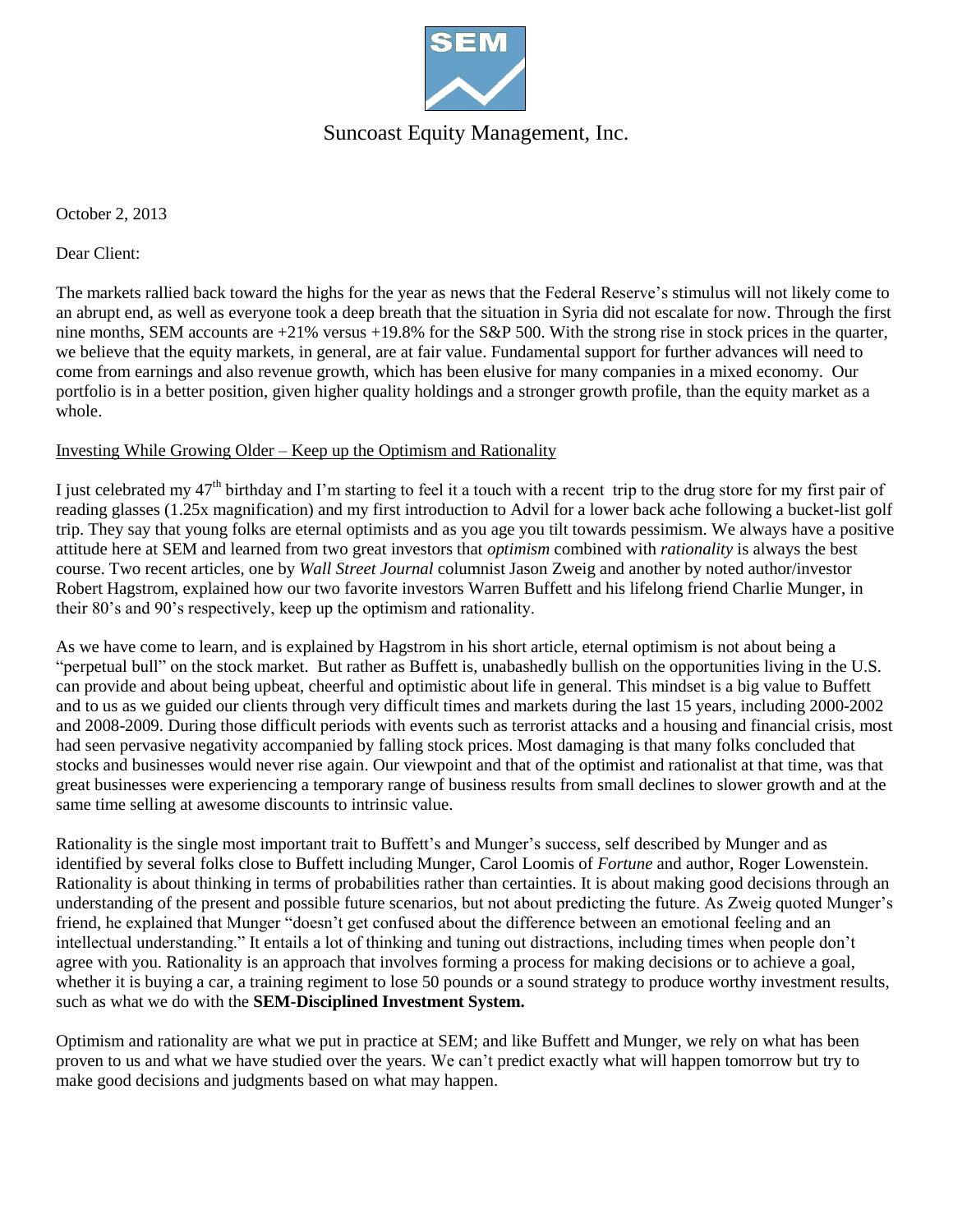#### "Safety" and "Growth"; Berkshire Hathaway – the Right Path

We balance our portfolio holdings between what we label as "safety" and "growth" businesses. Of course each of our holdings meet our stringent operational qualifications and financially strong characteristics such as great balance sheets, above average returns on capital and abundant free cash flow. "Safety" is identification that the business itself has a low likelihood or probability of permanent change or erosion. Businesses in our portfolio that meet these criteria include **Abbott Labs**, **Berkshire** (BRKb), **W.W. Grainger** and **Nike**. Companies we label as "growth" have strong economics today, but their business models inherently face greater business risk and industry change. These include companies such as **Checkpoint**, **eBay** and **Varian**, among others.

BRKb is one of our best "safety" businesses. We have owned the company for over twelve years for our client portfolios and it is an over-weight position. Led by Warren and his partner Charlie Munger, these guys are not spring chickens. So an important concern for owners of BRKb is and has been, can anybody replace the team of Warren and Charlie? The answer is of course no, or at least not exactly. This has been a concern for the better part of a decade or more and so it is not an issue that snuck up on us. We are feeling more comfortable that when the time comes, BRKb can carry on as a successful business holding company without the dynamic duo and should continue to be a worthy investment holding.

We can still hope that the reality of a management transition is five or more years out, but it is the successful handling of another hurdle by Buffett that gives us the confidence that this holding company can generate returns in excess of the S&P 500 moving forward. The hurdle is the law of large numbers. Buffett has always shared his concern and belief that above average performance cannot be maintained with large sums of money. From his 2013 letter to shareholders, to writings dating back nearly forty years ago including a recently released memo written to Katherine Graham in 1975, Buffett offered the same advice to the *Washington Post*'s pension plan.

Buffett's actions within the last five years or so, such as the well known purchase of Burlington Northern and more recent acquisition of NV Energy (a Nevada utility), mark a shift towards greater investment in "operating" companies versus investment holdings. The shift towards purchasing "operating" businesses and devoting less capital earmarked for securities that are temporarily mispriced, cements a permanent foundation for an increasing base of intrinsic value growth over long business cycles and addresses both the law of large numbers and the succession issue.

These large "operating" company acquisitions meet all the Buffett criteria, especially consistent earnings power over the long term and they are run by solid management teams that Buffett does not have to micro- manage. The focus areas thus far have been in railroads, utilities and energy (via MidAmerican Energy Holdings). Superb execution allows these entities to leverage advantages, such as scale and low cost of capital, to drive profitability.

Other "operating" acquisitions, that are equally important, have been diverse. Buffett invested \$12 billion for a 50% equity stake, alongside 3G Capital, to take H.J. Heinz private. As part of the deal, Berkshire invested an additional \$8 billion and received preferred stock earning 9%. Previous acquisitions include McLane (food distribution), Marmon (manufacturing), and Lubrizol (chemicals), all leaders in their respective markets. These complement existing Berkshire companies such as Benjamin Moore, Dairy Queen, and See's Candies.

Make no mistake that Buffett and his team will take advantage of mispriced securities when the opportunity presents itself, as the balance sheet boasts over \$30 billion in cash. Even with the latest emphasis on "operating" companies, we would estimate that half of the value of BRKb resides in successful insurance companies, which are global leaders in terms of large risk underwriting. Regarding the overall valuation for BRKb, Warren himself gave guidance last December when he bought back \$1.2 billion in Berkshire stock at 1.2 times book value, implying a support level of \$100 per BRKb share based on quarter end book value at June 30th. If he is willing to purchase a lot at that price, than he likely believes the true intrinsic value is meaningfully higher.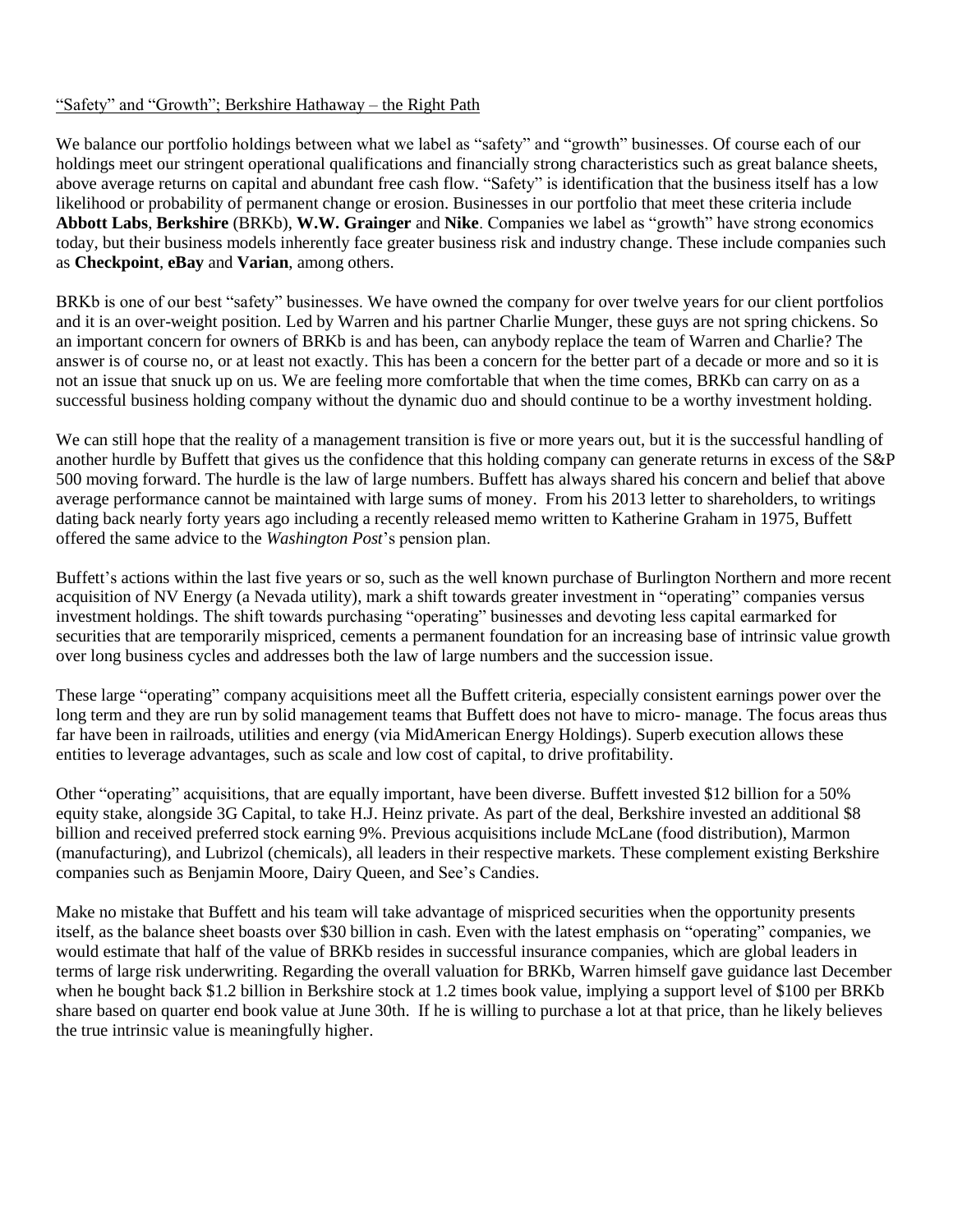## Growth via Security

An important holding mentioned above as one of our "growth" holdings is essentially in the security guard business, though not the heavily armed personal type. Check Point Software (CHKP) develops software and integrates hardware to protect computer networks and data from outside intrusion and hackers, including internet security solutions. The company accumulates a lot of excess cash, has a market valuation of \$11.6 billion and boasts over \$3.5 billion in cash with virtually no debt. It is on track to generate \$650 million in excess cash this year and potentially \$725 million in 2014. Software updates, maintenance and subscriptions make up 65% of total revenues. These are numbers we like a lot. The playing field is competitive and includes relatively younger companies such Palo Alto Networks and old stalwarts trying to move into the field such as Cisco. The business experiences frequent change because Cybercrime is constantly evolving, plus we are in the early to mid stage movement of corporate networks from on-site to the cloud. We keep a close eye on business developments, but have confidence that CHKP should continue to be among the leaders.

### DJIA Reset

The committee of the Dow Jones Industrial Average (DJIA) index decided to replace two of the companies in the index; Alcoa and Hewlett-Packard, with two companies - **Nike** and **Visa** that we have owned for more than seven years and three years, respectively. The third new member of the DJIA will be Goldman Sachs, which will replace Bank of America. The Dow and S&P 500 share similar performance since 1930 with total annualized returns of 9.4% and 9.6%, yet the construction of the index is quite different. Notably the Dow is made up of only 30 stocks and is price weighted, while the S&P 500 (you guessed it) contains 500 stocks but is weighted by market capitalization (shares outstanding multiplied by stock price). The key message the DJIA committee is sending is that they want a diverse set of companies representative of U.S. business success. They certainly chose well!

### Fall Follow-Through

Moving forward we will likely encounter continued volatility, especially in the face of a slower growth economy. Economic growth and investment will likely remain subdued until business leaders see that our government presents a clear path towards pro-growth initiatives and addresses the national debt. Less regulation and entitlement reform, including raising the eligibility age for full benefits of Social Security, as well as phasing in Medicare as life expectancy has increased, would be a good start. That combined with tax cuts at the corporate and personal level would even the playing field with our international competitors and promote incentives to spend and invest in entrepreneurial activity.

As always, we will be working hard to preserve and grow your capital. We welcome your call anytime.

Sincerely,

*Donald Jowdy*

Donald R. Jowdy President